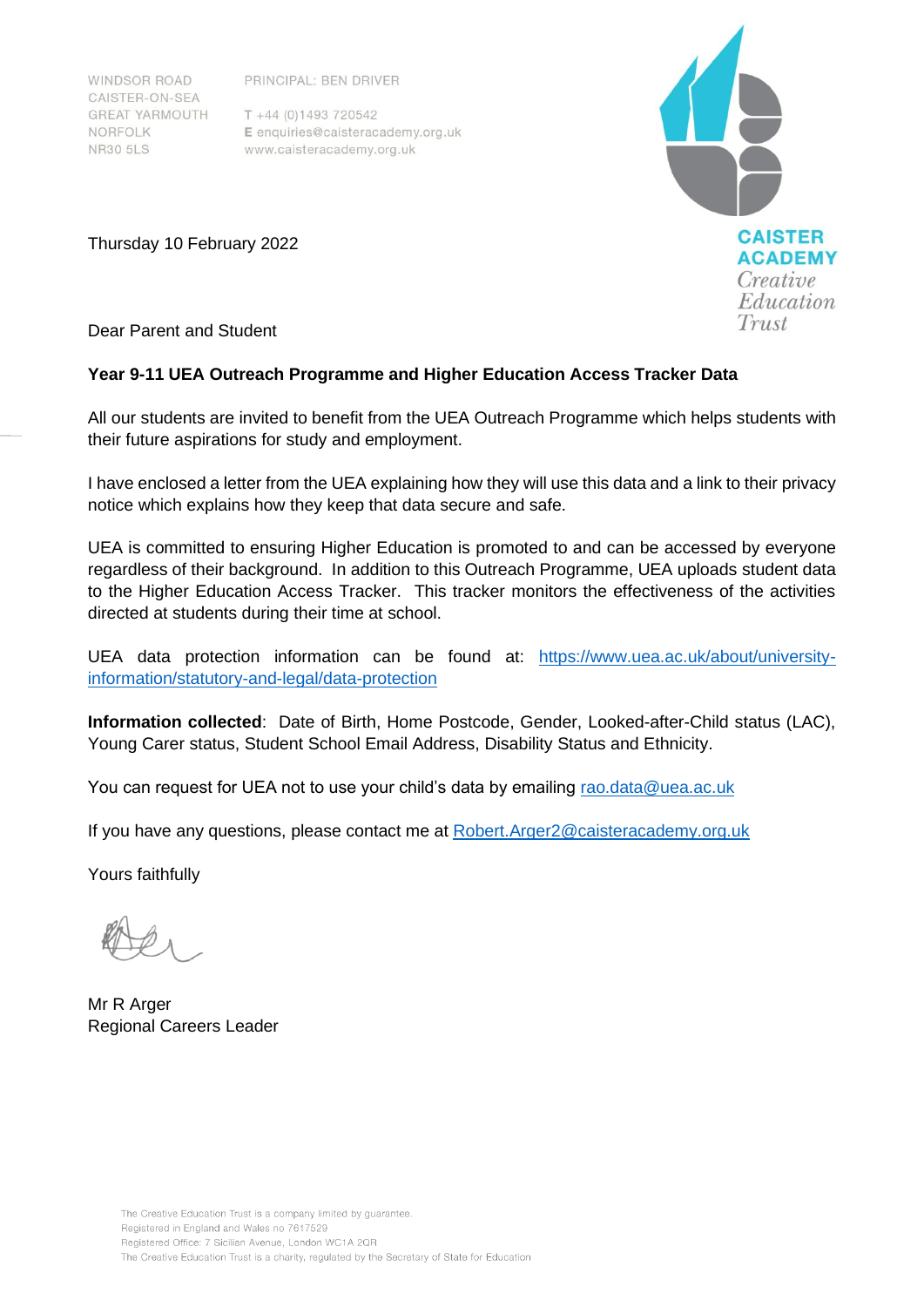

University of East Anglia Norwich Research Park Norwich NR4 7TJ United Kingdom

Email: schoolsoutreach@uea.ac.uk

February 2022 Web: www.uea.ac.uk

Dear Parent

We're writing to you from UEA's Outreach team – we work with your young person's school. Our motto: we help potential go getters get up and get going. That means we work with schools and colleges to share knowledge about higher education (things like degrees and degree apprenticeships) to help young people make choices about their future. We're not a sales machine though – we're totally neutral and support any choice a young person wants to make.

We run lots of different activities – schools book places and work with us directly to support young people. Activities happen in lots of different places, including in-school and on our campus, and take many forms, including online sessions, trips and hands-on games.

There's more info online about what we do including a full list of our current activities. You can take a look here:<https://outreach.uea.ac.uk/>

There's also our resource centre, which is full of totally free resources for young people, teachers, parents and carers and mature students:<https://everwondered.uea.ac.uk/>

### **Evaluating our activities**

To check that our activities are meeting their stated aims, we'll be assessing the impact of the activities we offer this year. Usually, we'll do this through short surveys that we'll ask your young person to complete at the beginning and/or end of the activity. These questions will always be related to the aims of the activity, and will typically only look at changes in understanding and knowledge of higher education, and skills development.

Additionally we'll ask for the following personal information:

- Name
- Date of Birth
- **School**
- Email address

We ask for these so that we can match up responses from before and after an activity. We use your young person's email address to send them the links to the follow-up survey at the end of the activity. We will never use this personal information for marketing, or pass it to any third parties. For a list of the types of questions we may ask in our surveys, please see here: <https://bit.ly/UEAOutreachEvaluation>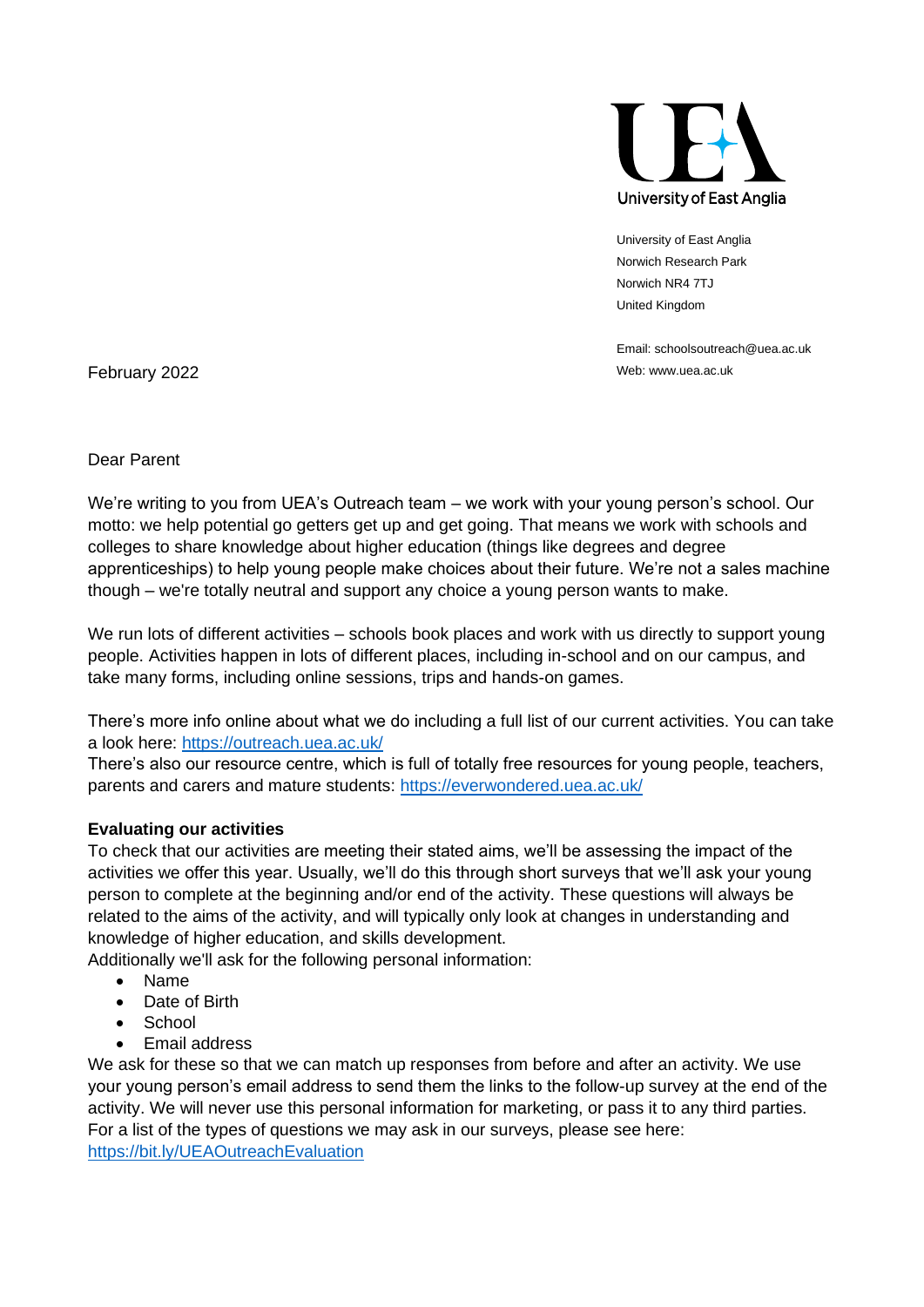To say thank you for completing our surveys, your young person may be offered the opportunity to enter a prize draw to win an online voucher (Amazon or Waterstones), this is usually to the value of £25. Prize draw entry is optional.

Your young person isn't required to complete the evaluation surveys to take part in our Outreach activities. However, survey responses help us to continually improve the activities offered so that they have the best chance of leading to strong positive outcomes for the students that take part.

If your young person takes part, they are still able to change their mind and tell us not to use their responses within 3 weeks of completing any survey by contacting us, details on how to do so will be provided when they take part.

For some activities, we may occasionally seek to evaluate in a different way – for example, we might discuss the activity with your young person in school or online with their classmates. We won't do this without letting you know beforehand - we'll contact you separately with more details so you're in the know.

We won't keep responses collected for longer than is needed for our long-term evaluation. Your young person's individual response data will only be accessed by members of our evaluation and outreach teams. All publications, reports and marketing materials generated from your young person's responses will be anonymised.

### **Opting out of the evaluation**

If you do not want your young person to participate in the evaluation related to our Outreach activity this school year, you can opt-out at any time by contacting us at [schoolsoutreach@uea.ac.uk.](mailto:rao.data@uea.ac.uk)

Your young person may have already taken part in some evaluations related to our Outreach activity. We may be able to remove their response if the evaluation is still active, and we wouldn't ask them to take part in any evaluations after you've let us know you'd like to opt-out.

If you do not opt-out, and your young person takes part in an Outreach activity, they will be provided with the option to complete the evaluation. They can still choose not to complete these at this stage. Opting-out of the evaluation will not have any impact on whether or not your young person takes part in our Outreach activity.

If you're not sure and would like further information about our evaluations, or the opt-out process, you can get in touch here: [schoolsoutreach@uea.ac.uk](mailto:schoolsoutreach@uea.ac.uk)

If you would like to make a complaint about these evaluations, please contact Dr Kate Russell, Chair of UREC at UEA at [Kate.Russell@uea.ac.uk](mailto:Kate.Russell@uea.ac.uk) and Becky Price, Assistant Head of Planning at UEA at [rebecca.price@uea.ac.uk](mailto:rebecca.price@uea.ac.uk)

### **Using your young person's personal data**

As well as the work above, we also collect limited amounts of your young person's personal information directly from your young person's school in order to monitor who has benefitted from our programmes.

The UEA Outreach privacy notice can be found online:<https://www.uea.ac.uk/study/info-for/gdpr> (see the section 'Outreach activities with schools and colleges'). We would like to reassure you information in this manner is never used for marketing, or sold to any third party.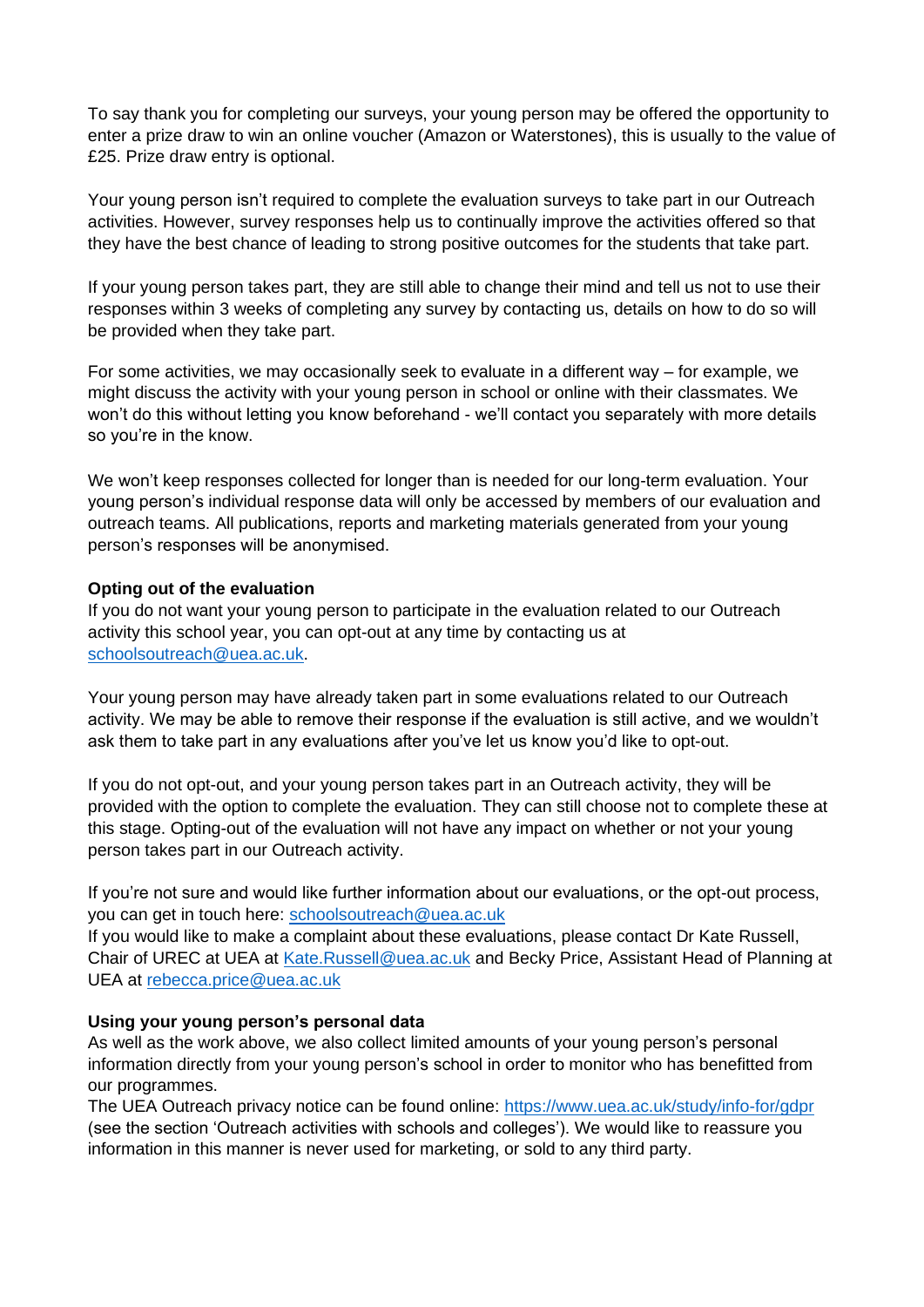As this data collection is performed in line with Article 6(1)(e) of UK GDPR – relating to the performance of a task in the public interest – and your young person is 13 or older, they can ask us at any time not to use their data. To do so, please email [rao.data@uea.ac.uk](mailto:rao.data@uea.ac.uk)

## **Future communication**

This letter will be sent out to you annually at the start of the School Year and details the evaluation work we plan to do for the coming year, so you can decide whether you would like your young person to take part in our evaluations or not. Therefore, this letter covers work happening from September 2021 to August 2022.

Yours faithfully

Charlotte Wheatland Assistant Head of Outreach